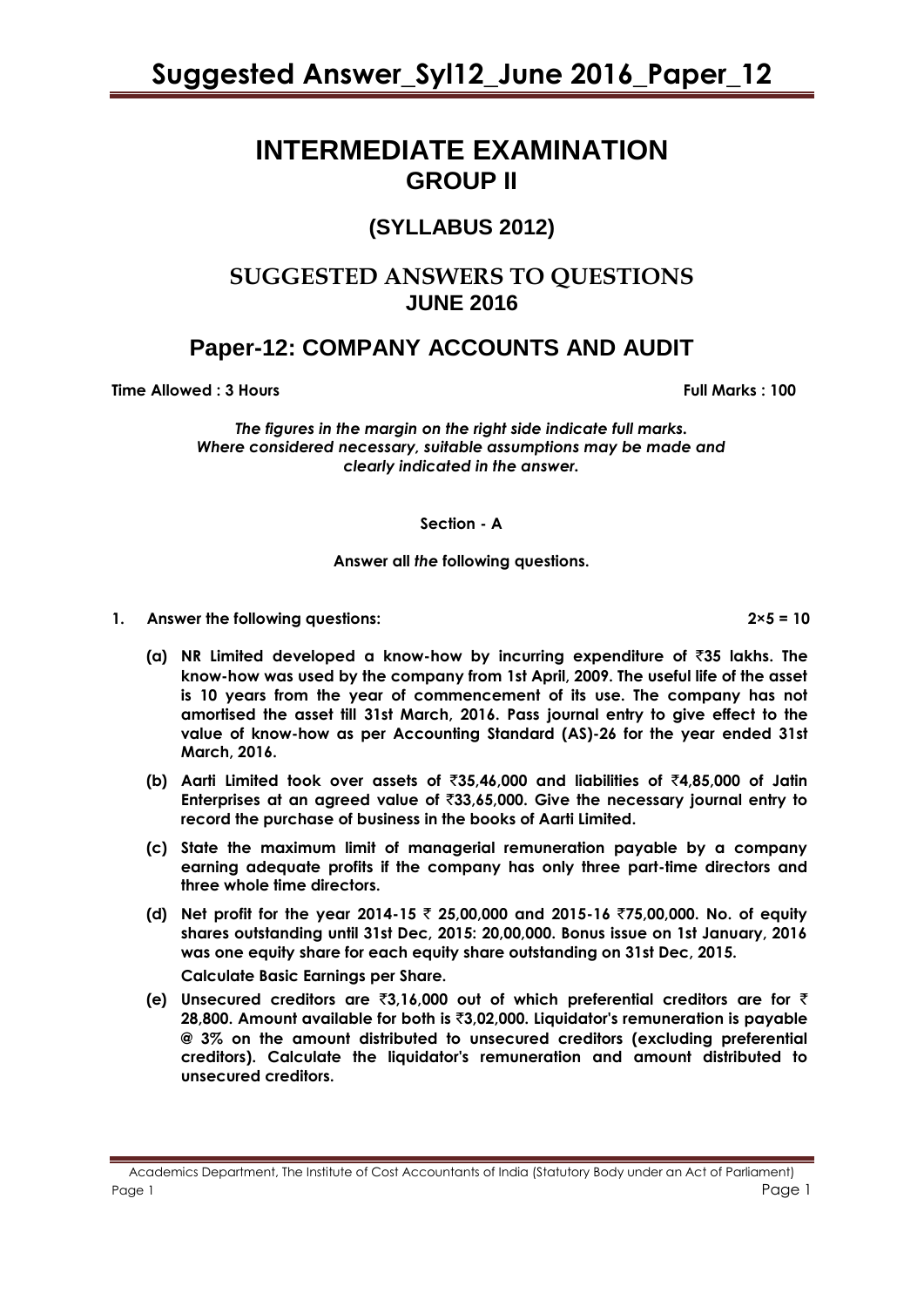## **Answer 1:**

| (a)         | <b>Journal Entry</b>                   |     |      |                   |                    |
|-------------|----------------------------------------|-----|------|-------------------|--------------------|
| <b>Date</b> | <b>Particulars</b>                     |     | L.F. | Debit $(\bar{z})$ | Credit $(\bar{z})$ |
| 2016        | Statement of P & L(Prior Period item)  | Dr. |      | 21,00,000         |                    |
| Mar., 31    | Depreciation A/c                       | Dr. |      | 3,50,000          |                    |
|             | To Know-how A/c                        |     |      |                   | 24,50,000          |
|             | (Being depreciation of 7 years charged |     |      |                   |                    |
|             | out of which 6 years charged as prior  |     |      |                   |                    |
|             | period item)                           |     |      |                   |                    |

| (b)         | <b>Journal Entry</b>                      |     |      |                   |                    |
|-------------|-------------------------------------------|-----|------|-------------------|--------------------|
| <b>Date</b> | <b>Particulars</b>                        |     | L.F. | Debit $(\bar{z})$ | Credit $(\bar{z})$ |
|             | Sundry Assets A/c                         | Dr. |      | 35,46,000         |                    |
|             | Goodwill A/c(Balancing figure)            | Dr. |      | 3,04,000          |                    |
|             | To Sundry Liabilities A/c                 |     |      |                   | 4,85,000           |
|             | To Jatin Enterprises A/c                  |     |      |                   | 33,65,000          |
|             | (Being the purchase of business of Jatin) |     |      |                   |                    |
|             | Enterprises)                              |     |      |                   |                    |

(c) Maximum managerial remuneration payable, 1% of net profit for the part time directors and 10% of net profit for the whole time directors.

(d) EPS for 2015 - 2016 = 
$$
\frac{$75,00,000}{$(20,00,000 + 20,00,000)} = ₹1.875
$$

Adjusted EPS for 2014 – 2015 = 
$$
\frac{\overline{2}25,00,000}{40,00,000}
$$
 = ₹0.625

(e)

| <b>Particulars</b>                                                   |          |
|----------------------------------------------------------------------|----------|
| Total amount available                                               | 3,20,000 |
| Less: Paid to preferential creditors                                 | 28,800   |
| Amount available for commission as well as for unsecured             |          |
| creditors ₹2,87,200                                                  | 2,73,200 |
| Less: Liquidator's remuneration (2,73,200 $\times \frac{3}{100+3}$ ) | 7.957    |
| Amount distributed to unsecured creditors                            |          |

# **2. Match the following items in Column 'A' with items shown in Column 'B' 1×5 = 5**

| Column 'A' |                                                                                    | Column 'B' |                                          |
|------------|------------------------------------------------------------------------------------|------------|------------------------------------------|
|            | Treatment of Voluntary Retirement Scheme   A.   Capital Reserve<br><b>Payments</b> |            |                                          |
| 2.         | <b>Balance of Forfeited Shares A/c</b>                                             | Β.         | Amalgamation                             |
| 3.         | Interest and Dividend Received                                                     |            | <b>AS-26</b>                             |
| 4.         | <b>Pooling of Interest Method</b>                                                  | D.         | <b>AS-15</b>                             |
| 5.         | Recognition of an Intangible Asset                                                 | Е.         | <b>Investing Activities of Cash Flow</b> |

Academics Department, The Institute of Cost Accountants of India (Statutory Body under an Act of Parliament) Page 2 Page 2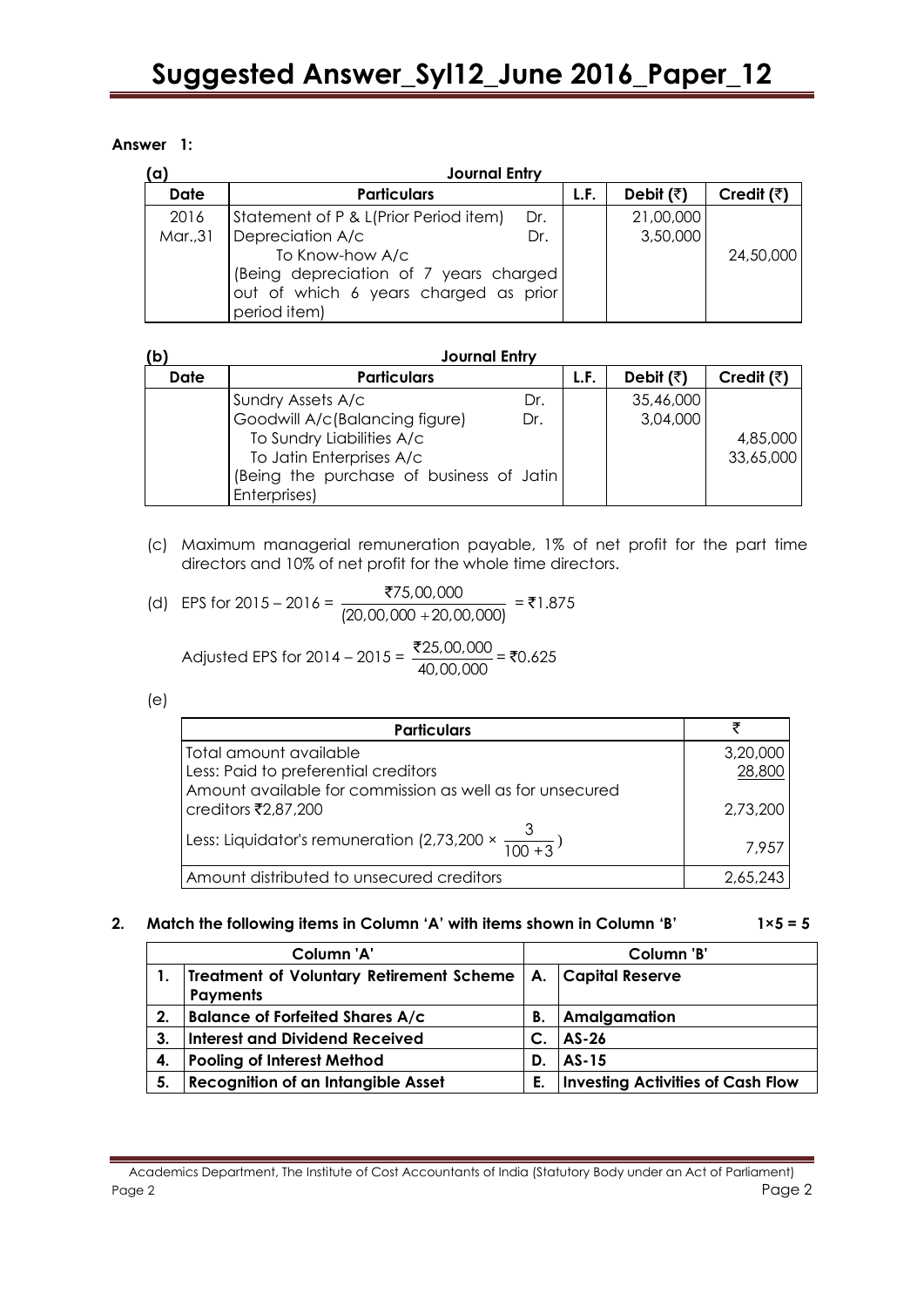# **Answer 2:**

| Column 'A' |                                                         | Column 'B' |                                   |
|------------|---------------------------------------------------------|------------|-----------------------------------|
|            | Treatment of Voluntary Retirement Scheme   D.   AS - 15 |            |                                   |
|            | Payments                                                |            |                                   |
| 2.         | Balance of Forfeited Shares A/c                         | А.         | Capital Reserve                   |
| 3.         | Interest and Dividend Received                          | Ε.         | Investing Activities of Cash Flow |
| 4.         | Pooling of Interest Method                              | В.         | Amalgamation                      |
| 5.         | Recognition of an Intangible Asset                      |            | $AS-26$                           |

# **3. Answer** *any two* **questions: 5×2 = 10**

- **(a) What is Statutory Audit?**
- **(b) What is Test Checking?**
- **(c) What do you understand by Audit Evidence?**
- **(d) What are basic features of Continuous Audit?**
- **(e) Define Secretarial Audit.**

# **Answer 3:**

- (a) Statutory audit is the checking of accounts required by law. A statute or law may require having an annual audit of financial records of a company or any other entity. The law may require the audit to be conducted in the specified manner. The manner of reporting, contents of the report and the authority to which the report of auditors should be presented are all specified by the statute. Statutory audits are mandatory in nature.
- (b) Test checking is concerned with selecting and examining a representative sample from a large number of similar items. There is no hard and fast rule of selecting item for the test checking. The justification for the test checking lies in the theory of probability which states that a sample selected from a series of items will tend to exhibit the same characteristics as present in the population, i.e. full series of items.
- (c) Audit Evidence:

While auditing, the auditor come across various assertions of the management. The auditor has to evaluate these assertions so that he would be able to express his opinion on the financial statements. This evaluation can be made in the light of some facts and reasons. These facts and reasons are called 'Audit Evidence'.

- (d) Following are the basic features of Continuous Audit:
	- i. It is a process conducted throughout the year.
	- ii. It is conducted at regular or irregular intervals.
	- iii. It focuses on testing 100% of transactions.
	- iv. Technology is important to enabling it.
	- v. It provides advance notice about errors and irregularities detected.
	- vi. Surprise visits by the auditor are involved.
- (e) Secretarial audit is a compliance audit by an independent professional who is a qualified Company Secretary in practice. Secretarial audit is not an audit of financial records but an audit of various requirements of all the corporate and other laws applicable on a company. Thus it covers not only compliance of the Companies Act,2013 but also of economic law, industrial laws, labour laws etc.

Academics Department, The Institute of Cost Accountants of India (Statutory Body under an Act of Parliament) Page 3 Page 3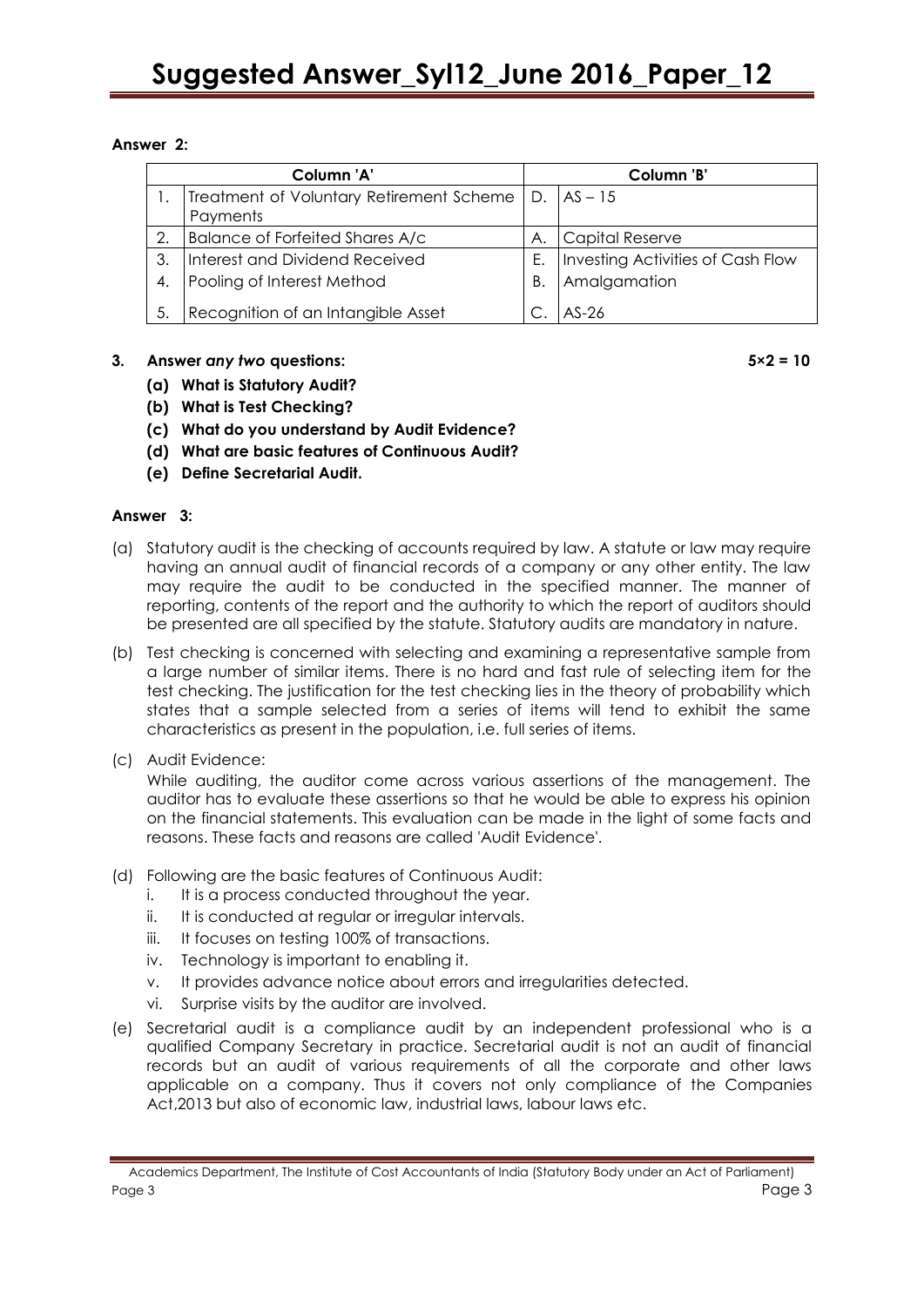#### **Section – B**

**Answer** *any three* **questions from Q. No. 4, 5, 6 and 7.**

**4. (a) Following Balances are provided by the Meenakshi Ltd. for the year ended 31st March, 2015 and 2016:**

| <b>Particulars</b>              | 31.03.2015<br>₹ | 31.03.2016 |
|---------------------------------|-----------------|------------|
| <b>Equity Share Capital</b>     | 120,00,000      | 140,00,000 |
| <b>General Reserve</b>          | 74,00,000       | 89,00,000  |
| Profit & Loss A/c               | 42,00,000       | 60,00,000  |
| 11% Debentures                  | 100,00,000      | 60,00,000  |
| Goodwill                        | 20,00,000       | 16,00,000  |
| Land & Building                 | 140,00,000      | 130,00,000 |
| <b>Plant &amp; Machinery</b>    | 120,00,000      | 132,00,000 |
| <b>Investment (Non trading)</b> | 48,00,000       | 44,00,000  |
| <b>Creditors</b>                | 37,00,000       | 43,00,000  |
| Provision for tax               | 25,50,000       | 38,40,000  |
| <b>Proposed Dividend</b>        | 18,00,000       | 25,20,000  |
| <b>Stock</b>                    | 80,00,000       | 77,00,000  |
| <b>Debtors</b>                  | 57,60,000       | 83,00,000  |
| Cash at Bank                    | 17,60,000       | 18,60,000  |
| <b>Prepaid Expenses</b>         | 3,00,000        | 2,20,000   |

**Additional Information:** 

- **(i) Investment were sold during the year for** ` **7,00,000.**
- **(ii)** During the year an old machine costing  $\bar{\tau}$  16,00,000 was sold for  $\bar{\tau}$ 7,20,000. Its **written down value was ₹ 9,00,000.**
- **(iii) Depreciation charged on plant and machinery @20% on the opening balance.**
- **(iv) There was no purchase or sell of land and building during the year.**
- **(v) Provision for tax made during the year was** ` **32,20,000.**
- **(vi) During the year premium on redemption of debentures** ` **4,00,000 was written-off.**

**You are required to prepare a statement showing the net cash flow from the operating activities. 9**

- **(b) X Ltd. has leased equipment over its useful life that costs** `**7,46,55,100 for a three year lease period. After the lease term the asset would revert to the Lessor. You are informed that:**
	- **(i)** The estimated unguaranteed residual value would be  $\bar{\tau}$  1 lakh only.
	- **(ii) The annual lease payments have been structured in such a way that the sum of their present values together with that of the residual value of the asset will equal the cost thereof.**
	- **(iii) Implicit interest rate is 10%.**

**You are required to ascertain the annual lease payment and the unearned finance income. P. V. factor @ 10% for years 1 to 3 are 0.909, 0.826 and 0.751 respectively. 6**

Academics Department, The Institute of Cost Accountants of India (Statutory Body under an Act of Parliament) Page 4 Page 4 Page 1 Page 1 Page 1 Page 1 Page 1 Page 1 Page 1 Page 1 Page 1 Page 1 Page 1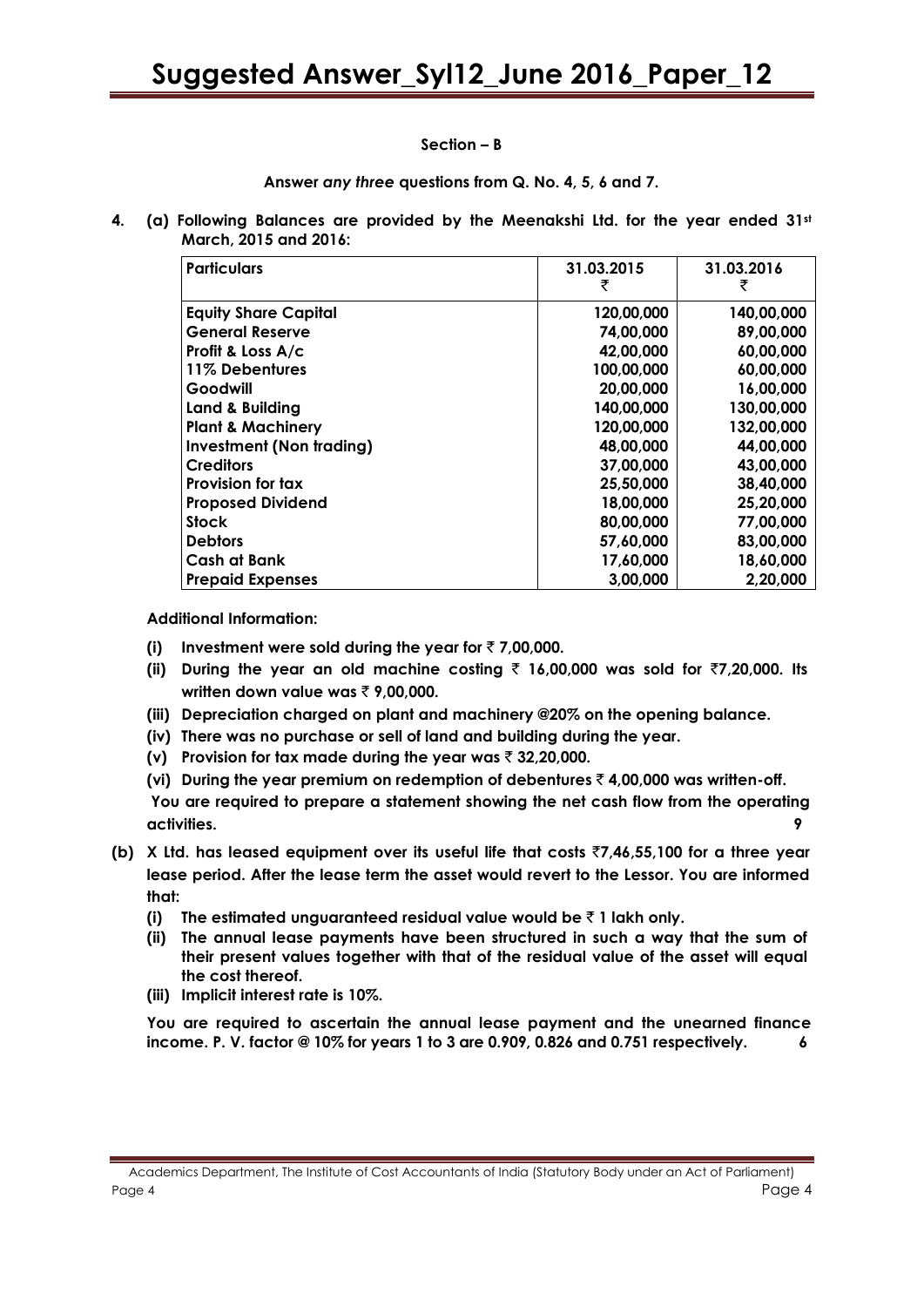## **Answer 4:**

(a) Statement Showing Net Cash Flow from Operating Activities for the year ending 31st March, 2016

| <b>Particulars</b>                                 | ₹         | ₹             |
|----------------------------------------------------|-----------|---------------|
| Profit & Loss A/c as on 31.03.2016                 |           | 60,00,000     |
| Less: Profit & Loss A/c as on 31.03.2015           |           | 42,00,000     |
|                                                    |           | 18,00,000     |
| Add: Transfer to General Reserve                   | 15,00,000 |               |
| Provision for tax                                  | 32,20,000 |               |
| Proposed Dividend                                  | 25,20,000 | 72,40,000     |
| Profit before tax                                  |           | 90,40,000     |
| Adjustment for Depreciation:                       |           |               |
| Land & Building                                    | 10,00,000 |               |
| Plant & Machinery                                  | 24,00,000 | 34,00,000     |
| Profit on sale of Investment (7,00,000 - 4,00,000) |           | (3,00,000)    |
| Loss on sale of Plant & Machinery                  |           | 1,80,000      |
| Goodwill written-off                               |           | 4,00,000      |
| Premium on redemption of debentures written-off    |           | 4,00,000      |
| Operating Profit before Working Capital Changes    |           | 1,31,20,000   |
| W. C. Changes:                                     |           |               |
| Decrease in Prepaid Expenses                       |           | 80,000        |
| Decrease in Stock                                  |           | 300000        |
| Increase in Debtors                                |           | (25, 40, 000) |
| Increase in Creditors                              |           | 6,00,000      |
| Cash generated from operations                     |           | 1,15,60,000   |
| Income Tax paid                                    |           | (19,30,000)   |
| Net Cash Inflow from Operating Activities          |           | 96,30,000     |

# **Working Notes:**

# **Provision for Tax Account**

| Dr.                        |           |                              |           |
|----------------------------|-----------|------------------------------|-----------|
| <b>Particulars</b>         |           | <b>Particulars</b>           |           |
| $\overline{I}$ To Bank A/c |           | 1930000 By Balance b/d       | 2550000   |
| (Balancing figure)         |           |                              |           |
| To Balance c/d             |           | 3840000 By Profit & Loss A/c | 3220000   |
|                            | 57,70,000 |                              | 57,70,000 |

#### **Investment Account**

| Dr.                           |           |                               |           |
|-------------------------------|-----------|-------------------------------|-----------|
| <b>Particulars</b>            |           | Particulars                   |           |
| To Balance b/d                |           | 4800000 By Bank A/c (sale) By | 700000    |
| To Profit & Loss A/c (profit) |           | 300000 Balance c/d            | 4400000   |
|                               | 51,00,000 |                               | 51,00,000 |

# (b) **(I) Calculation of Annual Lease Payment**

| Cost of the equipment                                    | ₹7,46,55,100 |
|----------------------------------------------------------|--------------|
| Unguaranteed Residual Value                              | ₹1,00,000    |
| $ PV$ of unguaranteed residual value (₹1,00,000 × 0.751) | ₹75,100      |

Academics Department, The Institute of Cost Accountants of India (Statutory Body under an Act of Parliament) Page 5 Page 5 Page 1 Page 1 Page 1 Page 1 Page 1 Page 1 Page 1 Page 1 Page 1 Page 1 Page 1 Page 1 Page 1 Page 1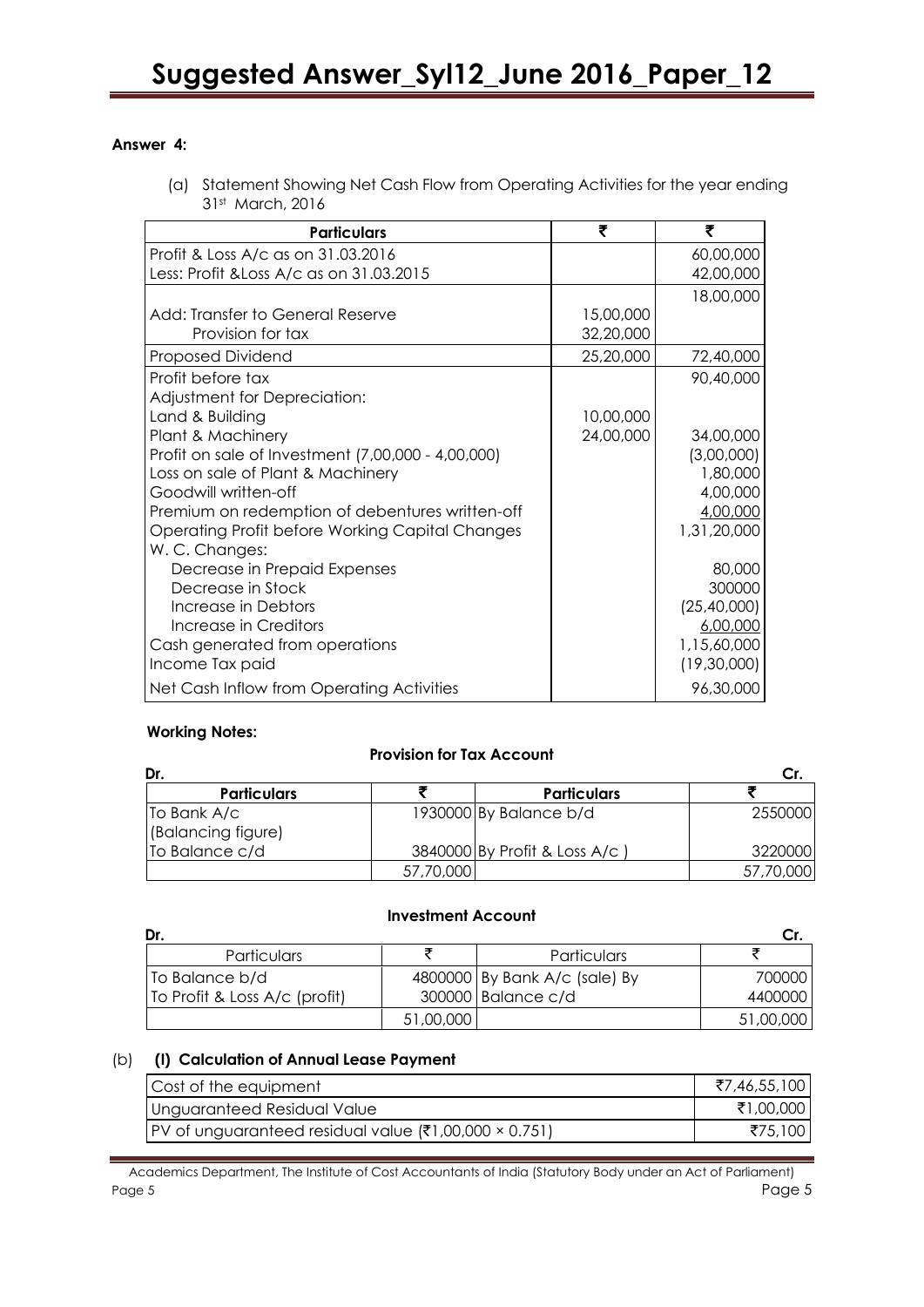| $\vert$ Fair value to be recovered from Lease Payment (₹7,46,55,100 - ₹75,100) | ₹7,45,80,000 |
|--------------------------------------------------------------------------------|--------------|
| PV factor for 3 years @ 10%                                                    | 2.486        |
| Annual Lease Payment (₹7,45,80,000 / PV Factor for 3 years @ 10% i.e.          | ₹3,00,00,000 |
| (2.486)                                                                        |              |

## **(II) Calculation of Unearned Finance Income**

| Total lease payments $[₹3,00,00,000 \times 3]$              | 9,00,00,000   |
|-------------------------------------------------------------|---------------|
| Add: Residual value                                         | 1,00,000      |
| <b>Gross Investments</b>                                    | 9,01,00,000   |
| Less: Present value of Investments (₹7,45,80,000 + ₹75,100) | (7,46,55,100) |
| Unearned Finance Income                                     | 1,54,44,900   |

#### **5. (a) The following balances were shown in the Balance Sheet of Anukula Limited as at 31st March, 2015:**

| 8,00,000 Equity Shares of ₹10 each fully paid up      | 80,00,000 |
|-------------------------------------------------------|-----------|
| 50,000, 8% Preference Shares of ₹100 each ₹80 paid up | 40,00,000 |
| <b>Capital Reserve</b>                                | 35,00,000 |
| <b>General Reserve</b>                                | 80,00,000 |
| <b>Securities Premium</b>                             | 70,00,000 |
| <b>Profit &amp; Loss Account</b>                      | 52,00,000 |
| 12% Debentures                                        | 10,00,000 |
| Non-Current Investment at cost                        | 65,00,000 |
| <b>Cash and Bank</b>                                  | 92,00,000 |

**Additional Information:**

- **(i) The company passed a resolution to buy-back 20% of its equity capital @** `**35 per share. For this purpose, it sold its investments of** `**30 lakhs for** `**28 lakhs.**
- **(ii) The company redeemed the preference shares at a premium of 25%.**
- **(iii) Included in its investments were 'Investments in own debentures' costing** `**10 lakhs (face value** `**11.50 lakhs). These debentures were cancelled.**

**You are required to pass necessary journal entries in the books of the company for above. 10**

**(b) Write a short note on the sources of Buy Back of Shares. 5**

#### **Answer 5:**

#### (a) **Journal Entries in the Books of Ankula Limited**

|    |                                                                                                                                               |     | (₹ in Lakhs) |
|----|-----------------------------------------------------------------------------------------------------------------------------------------------|-----|--------------|
|    | <b>Particulars</b>                                                                                                                            | Dr. | Cr.          |
|    | Bank A/c<br>Dr.<br>Profit and Loss A/c<br>Dr.<br>To Investment A/c<br>(Being investment sold for the purpose of buy-back of<br>Equity Shares) | 28  | 30           |
| 2. | Preference Share Final Call A/c<br>Dr.<br>To 8% Preference Share Capital A/c<br>(Being final call money due)                                  | 10  |              |

Academics Department, The Institute of Cost Accountants of India (Statutory Body under an Act of Parliament) Page 6 Page 6 Page 7 Page 8 Page 8 Page 8 Page 8 Page 8 Page 8 Page 8 Page 8 Page 8 Page 8 Page 8 Page 8 Page 8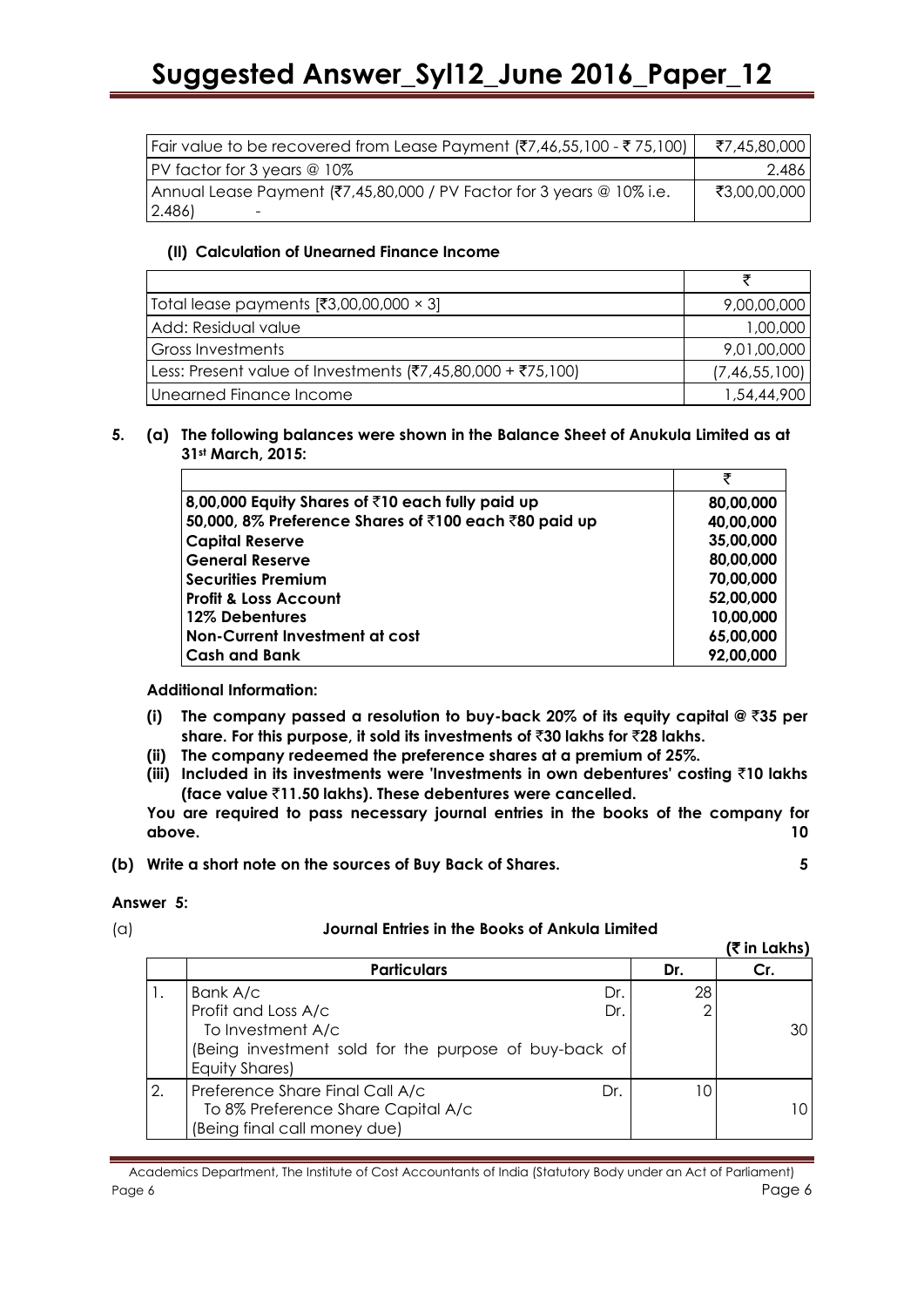| 3.  | Bank A/c<br>To Preference Share Final Call A/c<br>(Being call money received)                                                                                                            | Dr.              | 10          | 10         |
|-----|------------------------------------------------------------------------------------------------------------------------------------------------------------------------------------------|------------------|-------------|------------|
| 4.  | 8% Preference Share Capital A/c<br>Premium on Redemption of Preference Shares A/c<br>To Preference Shareholders A/c<br>(Being redemption of preference share capital<br>premium of 25%.) | Dr.<br>Dr.<br>at | 50<br>12.50 | 62.50      |
| 5.  | Preference Shareholders A/c<br>To Bank A/c<br>(Being payment made to preference shareholders)                                                                                            | Dr.              | 62.50       | 62.50      |
| 6.  | General Reserve A/c<br>To Capital Redemption Reserve A/c<br>(Refer Note)<br>(Being creation of capital redemption reserve)                                                               | Dr.              | 66          | 66         |
| 7.  | Equity Share Capital A/c<br>Securities Premium A/c<br>(Premium payable on buy-back)<br>To Equity Shares Buy-back A/c<br>(Being the amount due on buy-back of equity shares)              | Dr.<br>Dr.       | 16<br>40    | 56         |
| 8.  | Equity Shares Buy-back A/c<br>To Bank A/c<br>(Being payment made for buy-back of equity shares)                                                                                          | Dr.              | 56          | 56         |
| 9.  | 12% Debentures A/c<br>Dr.<br>To Own Debentures A/c<br>To Capital Reserve Ac (Profit on cancellation)<br>(Being own debentures cancelled at profit)                                       |                  | 11.5        | 10<br>1.50 |
| 10. | Securities Premium A/c<br>Dr.<br>To Premium on Redemption of Preference Shares A/c<br>(Being premium on redemption of preference shares<br>adjusted through securities premium)          |                  | 12.50       | 12.50      |

**Note:** Transfer to Capital Redemption Reserve A/c as:

| For Redemption of P.S. Capital       | 50 lakhs |
|--------------------------------------|----------|
| <b>For Buy-back of Equity Shares</b> | 16 Lakhs |
| Total                                | 66 lakhs |

(b) Source of Buy-back of shares:

The Companies Act 2013, permits companies to buy-back their own shares and other securities. A company may now, purchase its own shares or other specified securities out of -

- (i) Its free reserves; or
- (ii) The securities premium account; or
- (iii) The proceeds of any shares or other specified securities.

Provided that no buy-back of any kind of shares or other specified securities shall be made out of the proceeds of an earlier issue of the same kind of shares or same kind of other specified securities.

The expression specified securities includes employees' stock option or other securities as may be notified by the Central Government from time to time, 'Free Reserves' means

Academics Department, The Institute of Cost Accountants of India (Statutory Body under an Act of Parliament) Page 7 Page 7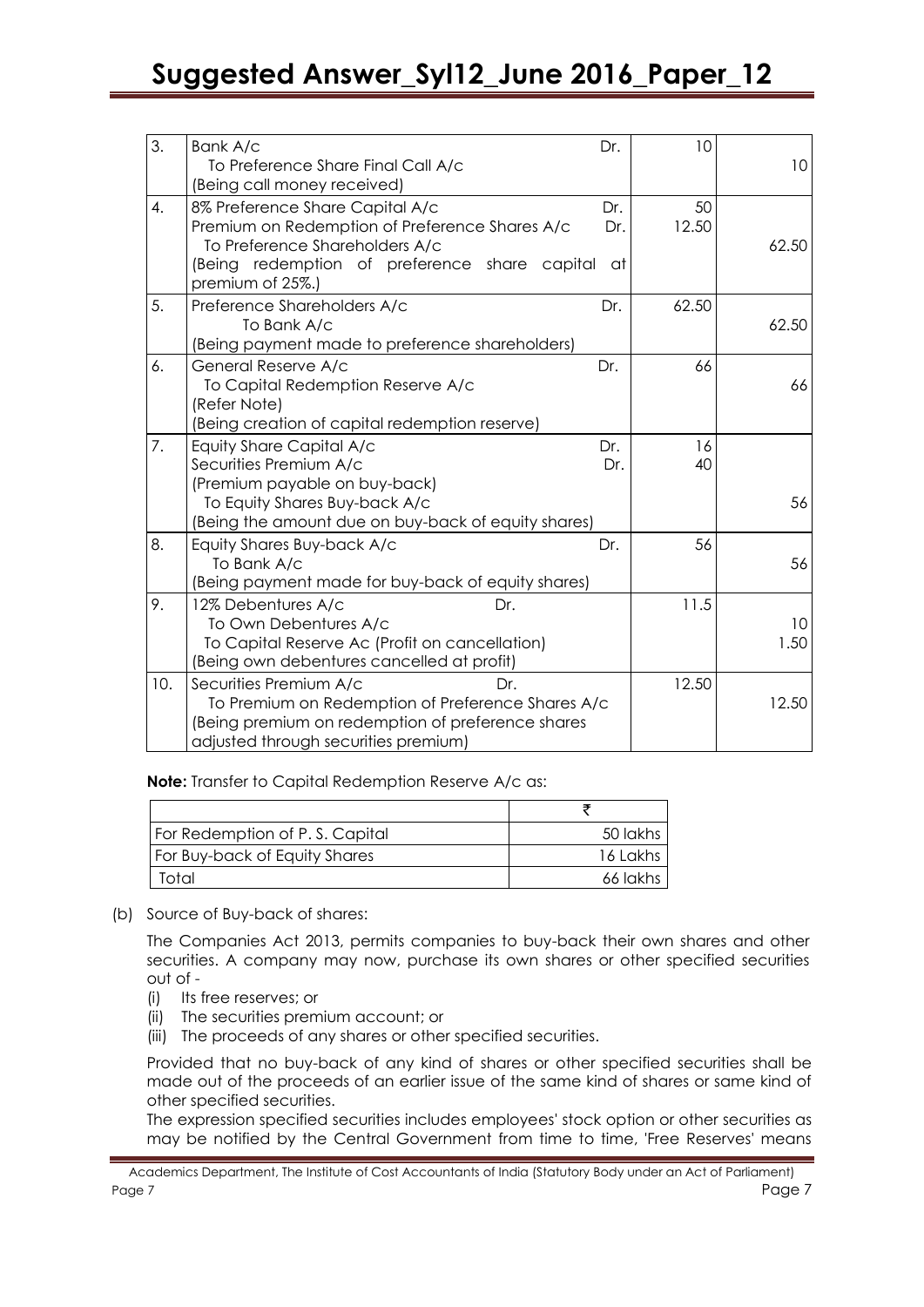those reserves which, as per the latest audited balance sheet of the company, are free for distribution as dividend and shall include balance to the credit of securities premium account but shall not include share application money.

**6. (a) The Partners of Sewda Enterprises decided to convert the partnership firm into a Private Limited Company, Patel (P) Limited with effect from 1st January, 2015. However, company could be incorporated only on 1st June, 2015. The business was continued on behalf of the company and the consideration of** `**60,00,000 was settled on that day along with interest @18% per annum. The company availed loan of** `**90,00,000 @15% per annum on 1st June, 2015 to pay purchase consideration and for working capital. The company closed its accounts for the first time on 31st, March, 2016 and presents you the following summarised profit and loss statement:**

| <b>Particulars</b>                                    | ₹          | ₹          |
|-------------------------------------------------------|------------|------------|
| <b>Sales Revenue</b>                                  |            | 198,00,000 |
| Cost of goods sold                                    | 118,80,000 |            |
| Discount to dealers                                   | 4,62,000   |            |
| Directors' remuneration                               | 6,00,000   |            |
| <b>Salaries</b>                                       | 9,00,000   |            |
| Rent                                                  | 13,50,000  |            |
| <b>Interest</b>                                       | 15,75,000  |            |
| <b>Depreciation</b>                                   | 3,00,000   |            |
| <b>Office expenses</b>                                | 10,50,000  |            |
| <b>Sales promotion expenses</b>                       | 3,30,000   |            |
| Preliminary Expenses (to be written off in first year | 1,50,000   |            |
| itself)                                               |            | 185,97,000 |
| Profit                                                |            | 12,03,000  |

**Sales from June, 2015 to December, 2015 were 2.5 times of the average sales of preincorporation period, which further increased to 3.5 times in January to March, 2016. The company recruited additional work force to expand the business. The salaries from July, 2015 doubled. The company also acquired additional showroom at monthly rent of**  `**1,00,000 from July, 2015.**

**You are required to prepare a profit and loss statement showing apportionment of cost and revenue between pre-incorporation and post-incorporation period. 10**

**(b) The fair value of plan assets at the beginning and at the end of the year was** `**3,800 and**  `**4,300 respectively. The employer's contribution to the plan during the year was** `**300. Benefit payments to retirees were** `**400.**

**Calculate the actual return to the plan assets. 5**

#### **Answer 6:**

#### (a) **Profit and Loss Statement for the 15 months ended 31st March, 2016**

| <b>Particulars</b>               | <b>Pre-Incorporation</b><br>$(5th$ months) | <b>Post-incorporation</b><br>(10 months) |
|----------------------------------|--------------------------------------------|------------------------------------------|
|                                  |                                            |                                          |
| I. Revenue from Operations       | 30,00,000                                  | 168,00,000                               |
| II. Expenses:                    |                                            |                                          |
| Cost of goods sold               | 18,00,000                                  | 100,80,000                               |
| <b>Employees Benefit Expense</b> | 1,87,500                                   | 13,12,500                                |
| Finance Cost (interest)          | 4,50,000                                   | 11,25,000                                |
| Depreciation                     | 1,00,000                                   | 2,00,000                                 |

Academics Department, The Institute of Cost Accountants of India (Statutory Body under an Act of Parliament) Page 8 Page 8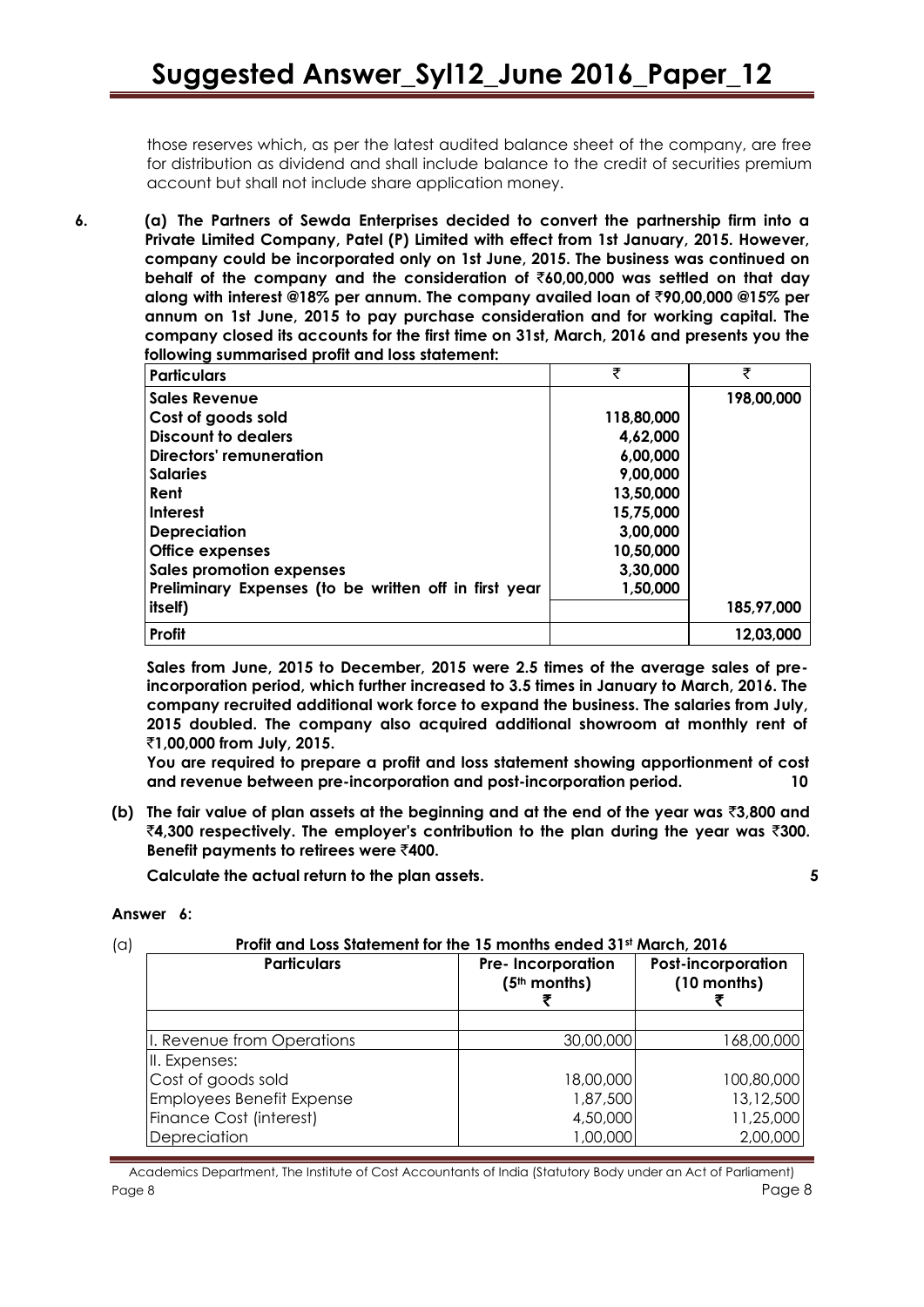| <b>Other Expenses</b>    | 6,20,000   | 27,22,000  |
|--------------------------|------------|------------|
|                          | 31,57,500  | 154,39,500 |
| Profit (Loss) before Tax | (1,57,500) | 13,60,500  |

#### **Working Note:**

1. Sales Ratio

Let the average sales per month in pre-incorporation period be 'x' Sales (Pre-incorporation) =  $x \times 5 = 5x$ Sales (Post-incorporation) : From June to December,  $2015(7 \times 2.5x)$  + from January to March,  $2016(3 \times 3.5x)$  =17.5x  $+ 10.5x = 28x$ Hence, Sales Ratio = 5:28

- 2. Employees Benefit Expenses (Salaries + Directors' Remuneration) Let the average monthly salary from January, 2015 to June, 2015 be X Pre-incorporation salary= 5x Post-incorporation salary =  $x$ (June, 2015) + 9  $\times$  2x(July, 15 to March, 16)  $= x + 18x = 19x$ Hence, salary for pre-incorporation=  $9,00,000 \times 5/24 = \text{\texte}1,87,500$ Post-incorporation = Salary 9,00,000  $\times$  19/24 = ₹7,12,500 + Directors' remuneration  $\overline{x}6,00,000 = \overline{x}13,12,500$
- 3. Rent ,

|                                       |           | Pre-incorporation   Post-incorporation |
|---------------------------------------|-----------|----------------------------------------|
| Additional Rent $(1,00,000 \times 9)$ |           | 9,00,000                               |
| Rent of old premises                  |           |                                        |
| $(13.50.000 - 9.00.000)$              | 1.50.000  | 3.00.000                               |
|                                       | .50،000 ا | 12,00,000                              |

4. Interest for pre-incorporation period = ₹ (60,00,000 × 18/100) × 5/12 = ₹4,50,000 Interest for post-incorporation period = ₹ (90,00,000 × 15/100) × 10/12 = ₹11,25,000

#### 5. Other Expenses

|                              | Pre-incorporation | Post-incorporation |
|------------------------------|-------------------|--------------------|
|                              |                   |                    |
| Discount to Dealers (5:28)   | 70,000            | 3,92,000           |
| Rent (W. N. 3)               | 1,50,000          | 12,00,000          |
| Sales Promotion Exp. (5:28)  | 50,000            | 2,80,000           |
| Preliminary Exp.             |                   | 1,50,000           |
| Other Exp. (Time Ratio 1: 2) | 3,50,000          | 7,00,000           |
|                              | 6,20,000          | 27,22,000          |

(b)

| <b>Particulars</b>                                    | Amount (₹) |
|-------------------------------------------------------|------------|
| Fair value of plan asset at the beginning of the year |            |
| Add: Employer's Contribution                          |            |

Academics Department, The Institute of Cost Accountants of India (Statutory Body under an Act of Parliament) Page 9 Page 9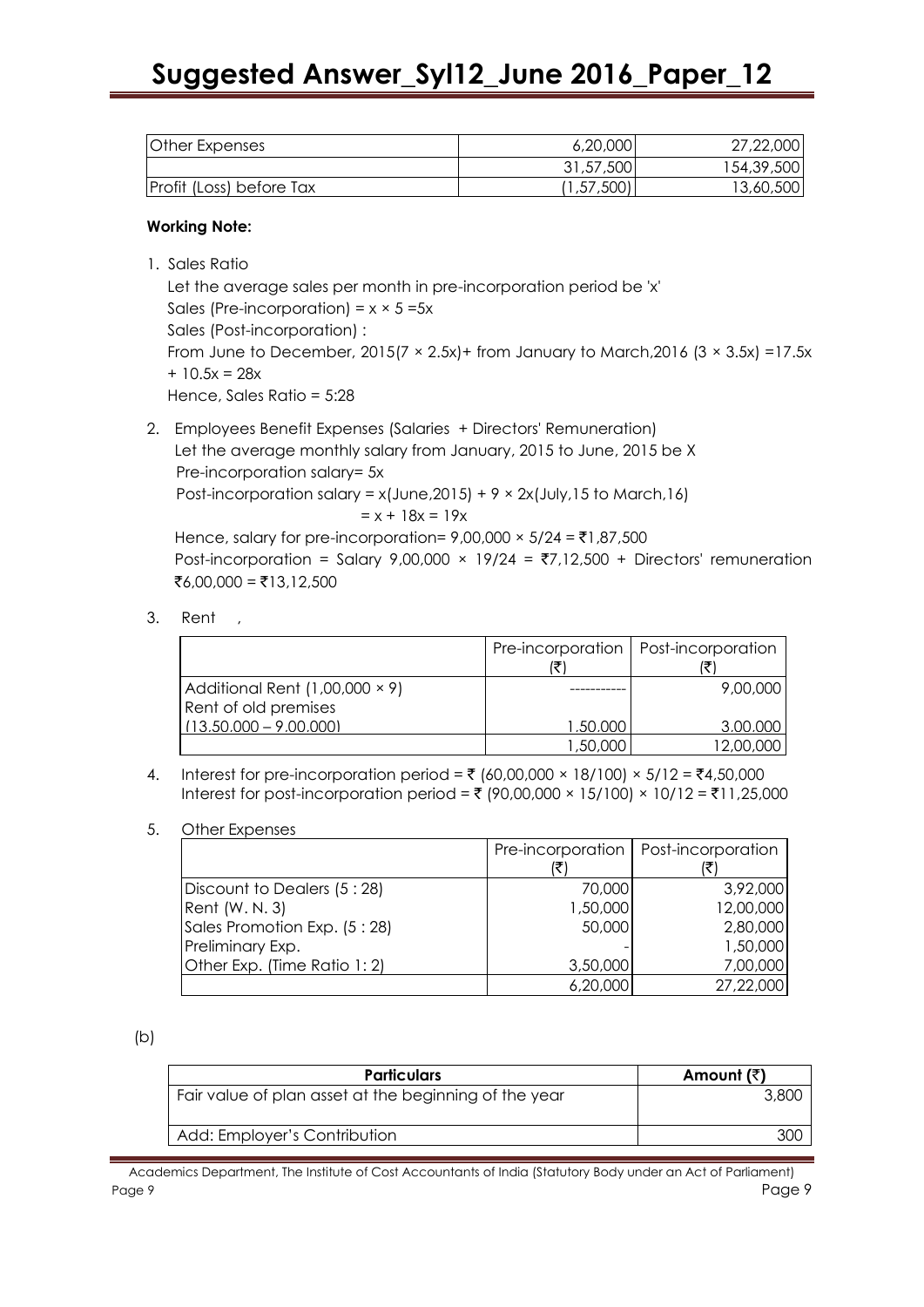| Add: Actual Return                               |       |
|--------------------------------------------------|-------|
| Less: Benefit Payments                           |       |
| Fair value of plan assets at the end of the year | 4.300 |
|                                                  |       |

Actual = Fair value at the closing of the year - Fair value of the plan assets at the opening of the year - Employer's Contribution + Benefit payments

 $=$  (₹4,300 -₹3,800 - ₹300 + ₹400) = ₹600.

**7. (a) The Balance Sheets ZEET Ltd. and ASTAR Ltd. as on 31st March, 2015 were as follows:**

| <b>Liabilities</b>                                               | ZEET Ltd.        | <b>ASTAR Ltd.</b> |
|------------------------------------------------------------------|------------------|-------------------|
| Equity Share Capital (fully paid shares of $\bar{\tau}$ 20 each) | 30,000           | 12,000            |
| <b>Securities Premium</b>                                        | 6,000            |                   |
| <b>General Reserve</b>                                           | 19,000           | 7,020             |
| <b>Profit and Loss Account</b>                                   | 5,740            | 1,650             |
| 12% Debentures                                                   |                  | 2,000             |
| <b>Bills Payable</b>                                             | 240              |                   |
| <b>Sundry Creditors</b>                                          | 5,820            | 2,330             |
|                                                                  | 66,800           | 25,000            |
| <b>Assets</b>                                                    |                  |                   |
| <b>Land &amp; Buildings</b>                                      |                  |                   |
| <b>Plant and Machinery</b>                                       | 12,000<br>28,000 | 10,000            |
| <b>Furniture &amp; Fixtures</b>                                  | 4,608            | 3,400             |
| <b>Stock</b>                                                     | 15,724           | 8,082             |
| <b>Debtors</b>                                                   | 4,240            | 2,040             |
| Cash at Bank                                                     | 2,228            | 1,218             |
| <b>Bills Receivable</b>                                          |                  | 160               |
| <b>Cost of Issue of Debentures</b>                               |                  | 100               |
|                                                                  | 66,800           | 25,000            |

**All the bills receivable held by ASTAR Ltd. were ZEET Ltd.'s acceptances.**

**On 1st April, 2016 ZEET Ltd. took over ASTAR Ltd. in an amalgamation in the nature of merger. It was agreed that in discharge of consideration for the business ZEET Ltd. would allot three fully paid equity shares of** `**20 each at par for every two shares held in ASTAR Ltd. It was also agreed that 12% debentures in ASTAR Ltd. would be converted into 13% debentures in ZEET Ltd. of the same amount and denomination. Expenses of amalgamation amounting to** ` **2,00,000 were borne by ZEET Ltd. Pass necessary journal entries in the books of ZEET Ltd. 10**

**(b) State the criteria of Reportable Segment as per AS-17. 5**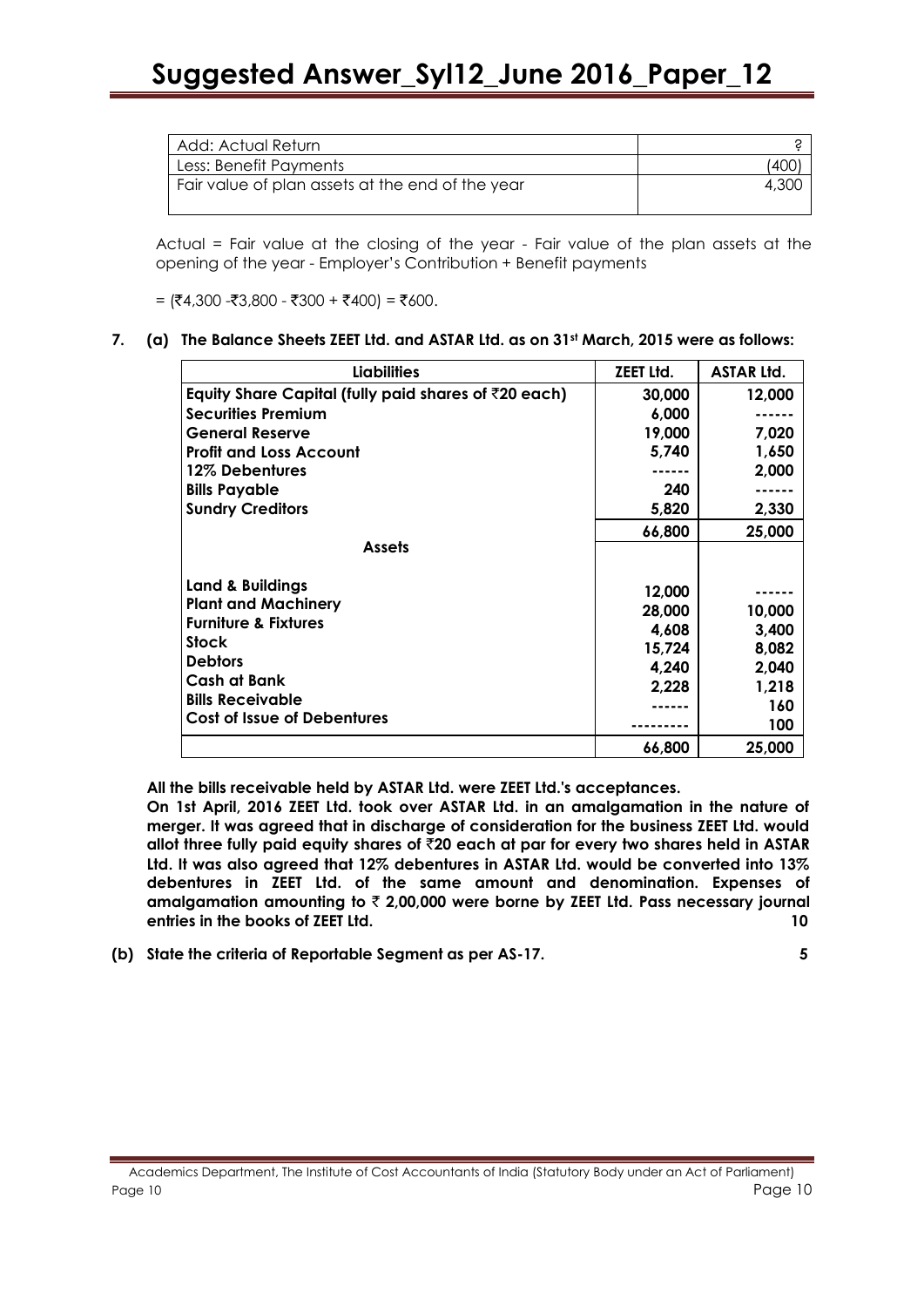**Books of ZEET Ltd.**

# **Answer 7:**

 $(a)$ 

| וטוו וובגו טו געשטע<br><b>Journal Entries</b>                                                                                                                                                                                                                                                                                                                       |                                        |                                                   |                                            |
|---------------------------------------------------------------------------------------------------------------------------------------------------------------------------------------------------------------------------------------------------------------------------------------------------------------------------------------------------------------------|----------------------------------------|---------------------------------------------------|--------------------------------------------|
| Particulars                                                                                                                                                                                                                                                                                                                                                         |                                        | Dr. $( ₹)$                                        | Cr. $( ₹)$                                 |
| <b>Business Purchase A/c</b><br>$\mathbf{1}$ .<br>To Liquidators of ASTAR Ltd.<br>(Being Business of ASTAR Ltd. taken over for consideration<br>settled as per agreement)                                                                                                                                                                                           | Dr.                                    | 18,000                                            | 18,000                                     |
| 2.<br>Plant and Machinery A/c<br>Furniture & Fixtures A/c<br>Stock A/c<br>Debtors A/c<br>Cash at Bank A/c<br><b>Bills Receivable A/c</b><br>To General Reserve A/c(7,020 - 6,000)<br>To Profit & Loss A/c (1,650 - 100)<br>To 12% Debentures A/c<br>To Sundry Creditors A/c<br>To Business Purchase A/c<br>Being Assets and Liabilities taken over from ASTAR Itd.) | Dr.<br>Dr.<br>Dr.<br>Dr.<br>Dr.<br>Dr. | 10,000<br>3,400<br>8,082<br>2,040<br>1,218<br>160 | 1,020<br>1,550<br>2,000<br>2,330<br>18,000 |
| Liquidator of ASTAR Ltd.A/c<br>3.<br>To Equity Share capital A/c<br>(Being discharge of consideration)                                                                                                                                                                                                                                                              | Dr.                                    | 18,000                                            | 18,000                                     |
| 4. General Reserve A/c**<br>To Bank A/c<br>(Liquidation expenses paid by ZEET Ltd.)                                                                                                                                                                                                                                                                                 | Dr.                                    | 2,00,000                                          | 2,00,000                                   |
| 5. 12% Debentures A/c<br>To 13% Debentures A/c<br>(Being 12% Debentures discharged)                                                                                                                                                                                                                                                                                 | Dr.                                    | 2,000                                             | 2,000                                      |
| Bills payable A/c<br>6.<br>To Bills Receivable A/c<br>(Being adjustment for mutual owing on account of bills)                                                                                                                                                                                                                                                       | Dr.                                    | 160                                               | 160                                        |

# **\*\* It adjusted against Profit and Loss Account also.**

- (b) A business segment or geographical segment should be identified as a reportable segment if:
	- (a) its revenue from sales to external customers and from transactions with other segments is 10 per cent or more of the total revenue, external and internal, of all segments; or
	- (b) its segment result; whether profit or loss, is 10 per cent or more of-
		- (i) the combined result of all segments in profit, or
		- (ii) the combined result of all segments in loss,
			- Whichever is greater in absolute amount: or
	- (c) its segment assets are 10 per cent or more of the total assets of all segments.

A business segment or a geographical segment which is not a reportable segment may be designated as a reportable segment despite its size at the discretion of the management of

Academics Department, The Institute of Cost Accountants of India (Statutory Body under an Act of Parliament) Page 11 Page 11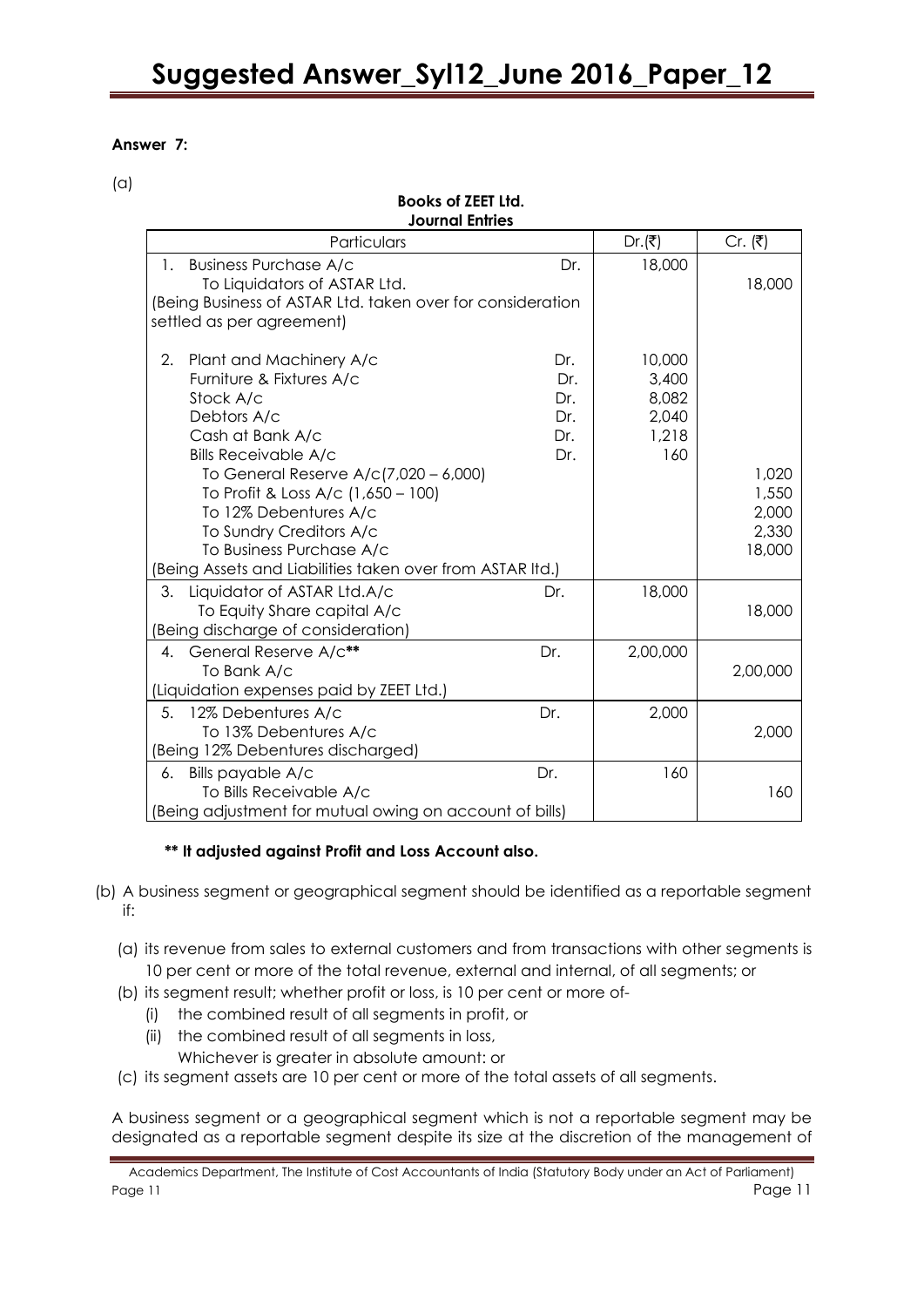the enterprise. If that segment is not designated as a reportable segment, it should be included as an unallocated reconciling Item.

If total external revenue attributable to reportable segments constitutes less than 75 per cent of the total enterprise revenue, additional segments should be identified as reportable segments, even if they do not meet the 10 per cent, until at least 75 per cent of total enterprise revenue is included in reportable segments.

## **Section – C**

#### **Answer** *any two* **questions from Q. No. 8, 9 and 10**

**8. (a) State the objectives of cost audit from the point of view of Government. 7 (b) Discuss briefly the scope of Audit Committee in public limited company. 8**

#### **Answer 8:**

- (a) The objective of Cost audit from the point of view of government:
	- To ensure whether the national resources are prudently and optimally used.
	- (ii) To reduce cost of production of commodities and regularize their distribution.
	- (iii) To determine whether particular industry should be given subsidy/grants.
	- (iv) To determine whether particular industry should be protected from external competition.
	- (v) To make comparisons of cost parameters of different firms manufacturing same product.
	- (vi) To assess the costs of the same product on different regions so as to decide to grant incentives etc.
	- (vii) To fix the maximum price of a commodity.
	- (viii) To devise, apply and evaluate cost control measures.
- (b) An Audit Committee consists of three to five members formed to serve as communication link among various departments. Audit Committee has a fourfold relationship and therefore has to interact with management, internal auditor, statutory auditor and the public.

The Scope of Audit Committee can be discussed as follows: -

- (i) Review of annual financial statements before submission to the Board of Directors.
- (ii) Selection of the Statutory Auditor
- (iii) Act as lies on between the Statutory Auditor and Board of Directors
- (iv) Administrative control of the internal control functions through the feedback between the Internal Auditor and the Audit Committee.
- (v) Over seeing internal control operation.
- (vi) Over seeing internal audit operations and feedback between internal audit committee and developing the internal auditing authority through broad based internal audit programming.
- (vii) Review and approval of financial information for publication
- (viii) Review proposed changes in accounting system and procedures.
- (ix) Help resolve differences between management, internal and statutory auditor.
- (x) Report on the audit committee acting in the Annual Reports of Board of Directors.
- (xi) Ensure reliability of organisation's financial statements and operational activities. To be effective and purposeful, the audit committee should maintain the following:-
	- (1) Audit Committee should have the independence of management, Statutory

Academics Department, The Institute of Cost Accountants of India (Statutory Body under an Act of Parliament) Page 12 Page 12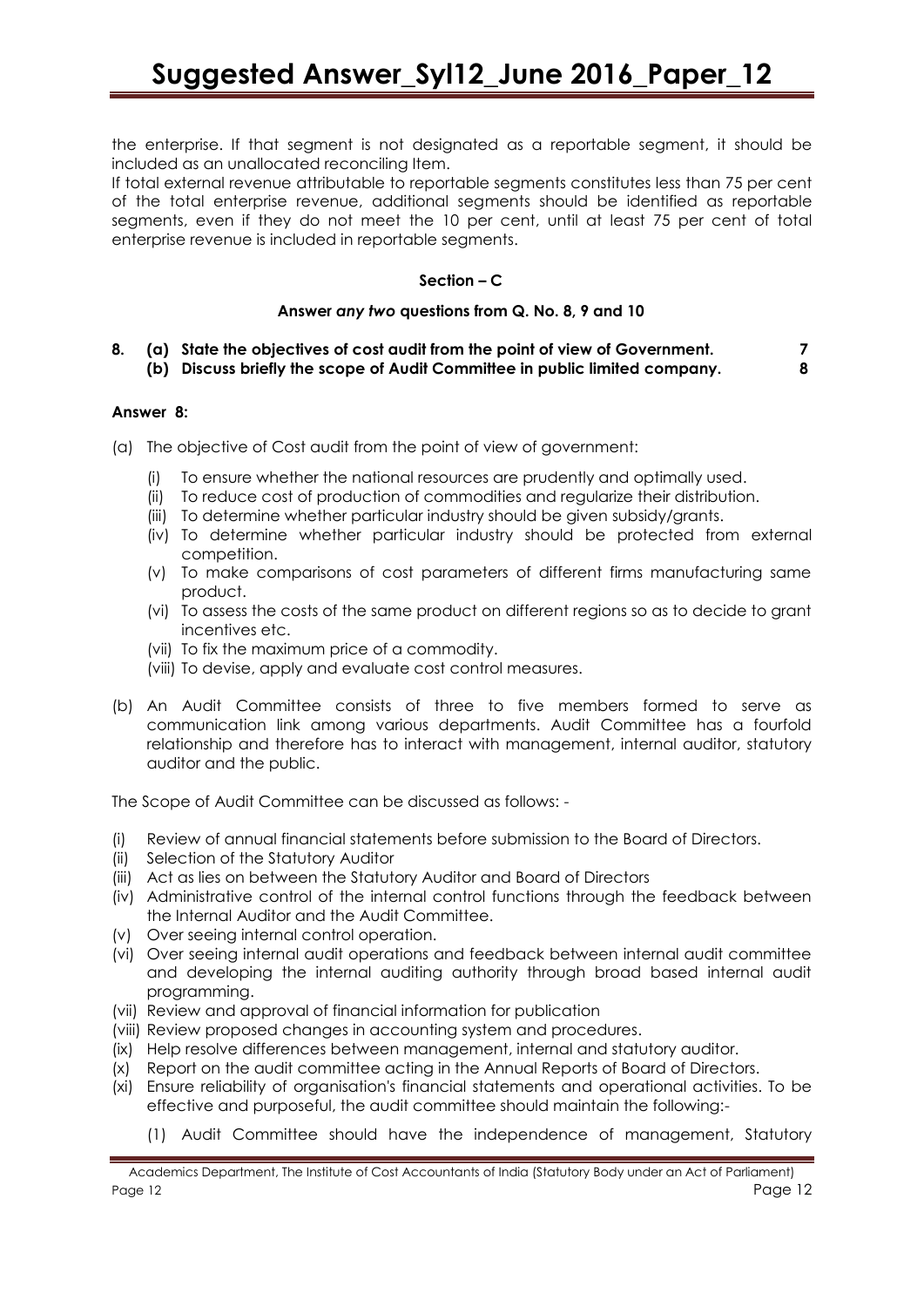Auditor and Internal Auditor. The Board of Directors allows full freedom to the audit committee to investigate into any areas of operation.

- (2) The relation between the audit committee and management should be cordial and congenial towards optimum efficiency and healthy growth of the organization.
- (3) There should be a regular line of communication through occasional meetings with the management.
- (4) There should be good communication relationship interwoven among management, internal auditor and statutory auditor.
- **9. (a) What is Audit Programme? State its advantages. 8**
	- **(b) Distinguish between clean audit report and qualified audit report. 7**

# **Answer 9:**

(a) An audit programme is a detailed plan of the auditing work to be performed, specifying the procedures to be followed in verification of each item and the financial statements and the estimated time required. To be more comprehensive, an audit programme is written plan containing exact details with regard to the conduct of a particular audit. It is a description or memorandum of the work to be done during an audit. Audit programme serves as a guide in arranging and distributing the audit work as well as checking against the possibility of the omissions.

The main advantages of an audit programme are as follows:

- (i) It serves as a ready check list of audit procedures to be performed.
- (ii) The audit work can be properly allocated to the audit assistants or the article clerks.
- (iii) The auditor may easily know the extent of work done at any point of time. Thus, the progress of work done can be under the supervision and control of the auditor.
- (iv) Audit programme would not only be useful for the audit assistants in carrying the audit work but for the principal too as he would be in a position to account for the individual responsibilities.
- (v) A uniformity of the work can be attained as the same programme would be followed from time to time.
- (vi) It is a useful basis for planning the programme for the following year.
- (vii) It may be used as evidence by the auditor in the event when any charge is brought against him. He can prove that there has been no negligence on his part and he exercised reasonable care and skill while performing the task.
- (b) Distinctions between Clean Audit Report and Qualified Audit Report

A clean report which is otherwise known as unconditional opinion is issued by the auditor when he does not have any reservation with regard to the matters contained in the financial statements. In such a case. the audit report may state that the financial statements give a true and fair view of the state of affairs and profit and loss account for the period. Under the following circumstances an auditor is justified, in issuing a clean report:

- (a) the financial information has been prepared using acceptable accounting policies, which have been consistently applied;
- (b) the financial information complies with relevant regulations and statutory requirements; and
- (c) there is adequate disclosure of all material matters relevant to the proper presentation of the financial information, subject to statutory requirements, where applicable.

Academics Department, The Institute of Cost Accountants of India (Statutory Body under an Act of Parliament) Page 13 Page 13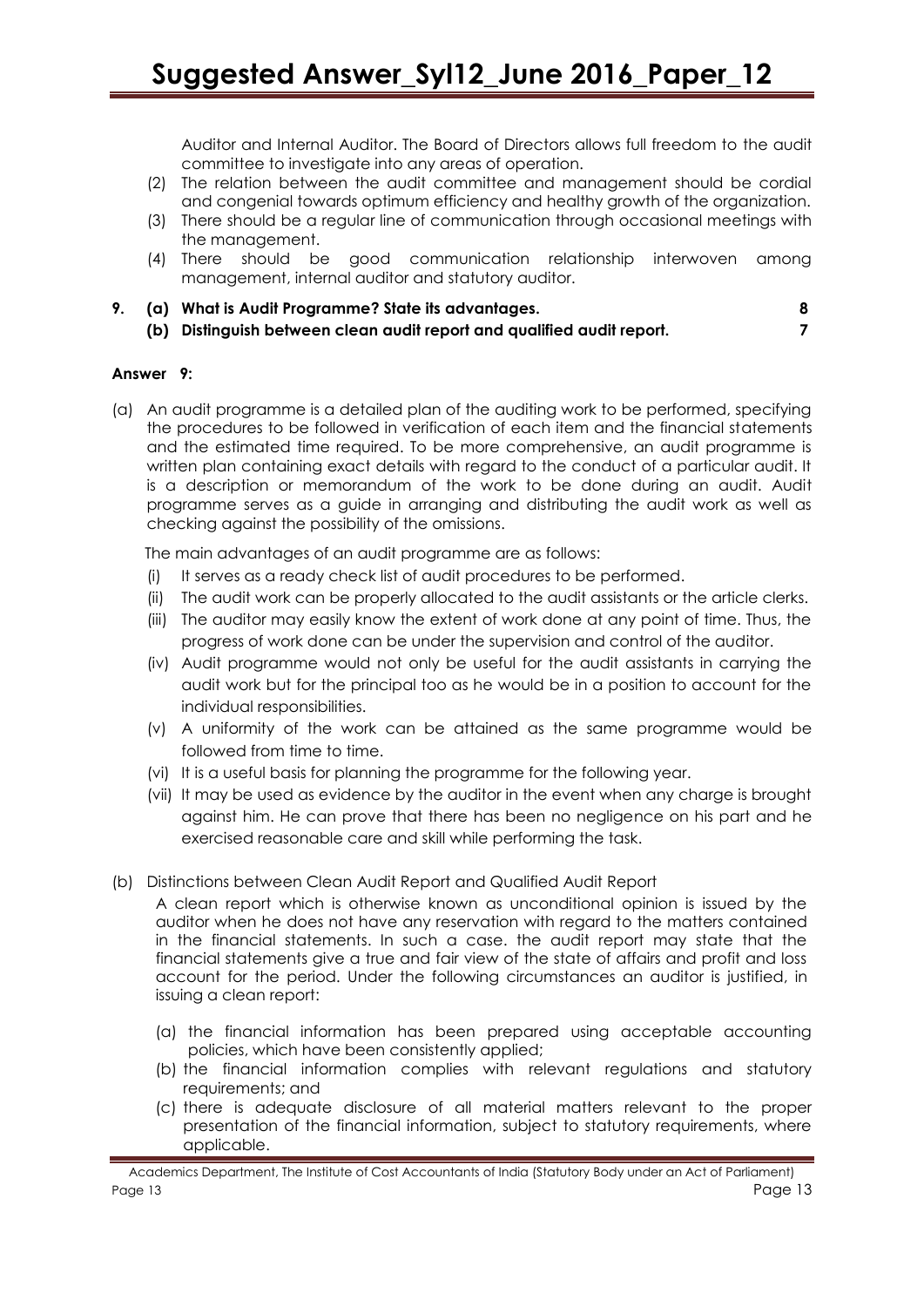Qualified audit report, on the other hand, is one which does not give a clear chit about the truth and fairness of the financial statements but makes certain reservations. The gravity of such reservations will vary depending upon the circumstances. In majority of cases, items which are the subject matter of qualification are not so material as to affect the truth and fairness of the whole accounts but merely create uncertainty about a particular item. In such cases, it is possible for the auditors to report that in their opinion but subject to specific qualifications mentioned, the accounts present a true and fair view. Thus, an auditor may give his particular objection or reservation in the audit report and state "subject to the above, we report that balance sheet shows a true and fair view ……..". The auditor must clearly express the nature of qualification in the report. The auditor should also give reasons for qualification. According to 'Statement on Qualifications in Auditor's Report' issued by the ICAI. All qualifications should be contained in the auditor's report. The words "subject to" are essential to state any qualification. It is also necessary that the auditors should quantify, wherever possible the effect of these qualifications on the financial statements in clear and unambiguous manner if the same is material and state aggregate impact of qualifications.

Thus, it is clear from the above, that in case of a clean report, the auditor has no reservation in respect of various matters contained in the financial statements but a qualified report may involve certain matters involving difference of opinion between the auditor and the management.

# **10. (a) What is Secret Reserve? How it may be created? How it is verified by an auditor? 8 (b) What are the special considerations to be kept in the mind during vouching? 7**

# **Answer 10:**

(a) Secret Reserve:

Any reserve not appearing on the Balance Sheet is called as a Secret Reserve. The existence of the reserve may be inferred from an intelligent verification of the accounts by the auditor even though the amount cannot be ascertained. Generally such type of reserve appears in financial institutions and insurance companies. Secret reserve may be created by -

- i. Writing down the assets much below their cost
- ii. Providing excessive depreciation
- iii. Providing more reserve for doubtful debts etc.
- iv. Writing down the goodwill considerably
- v. Omitting certain assets from Balance Sheet
- vi. Charging capital expenditure to revenue account
- vii. Over valuing the liability
- viii. Showing contingent liabilities as real liabilities etc., According to the Provisions of Companies Act, 2013, creation of Secret Reserve is prohibited except in the case of banking, financial, insurance and electricity companies.

To verify the secret reserve, if any, the auditor should keep in mind the following points:

- i. Carefully enquire into the necessity of creating such reserve.
- ii. Don't qualify audit report if it is found that the intention of the company is honest and the amount is reasonable.
- iii. May pass a remark in audit report that the assets are understated,

Academics Department, The Institute of Cost Accountants of India (Statutory Body under an Act of Parliament) Page 14 Page 14